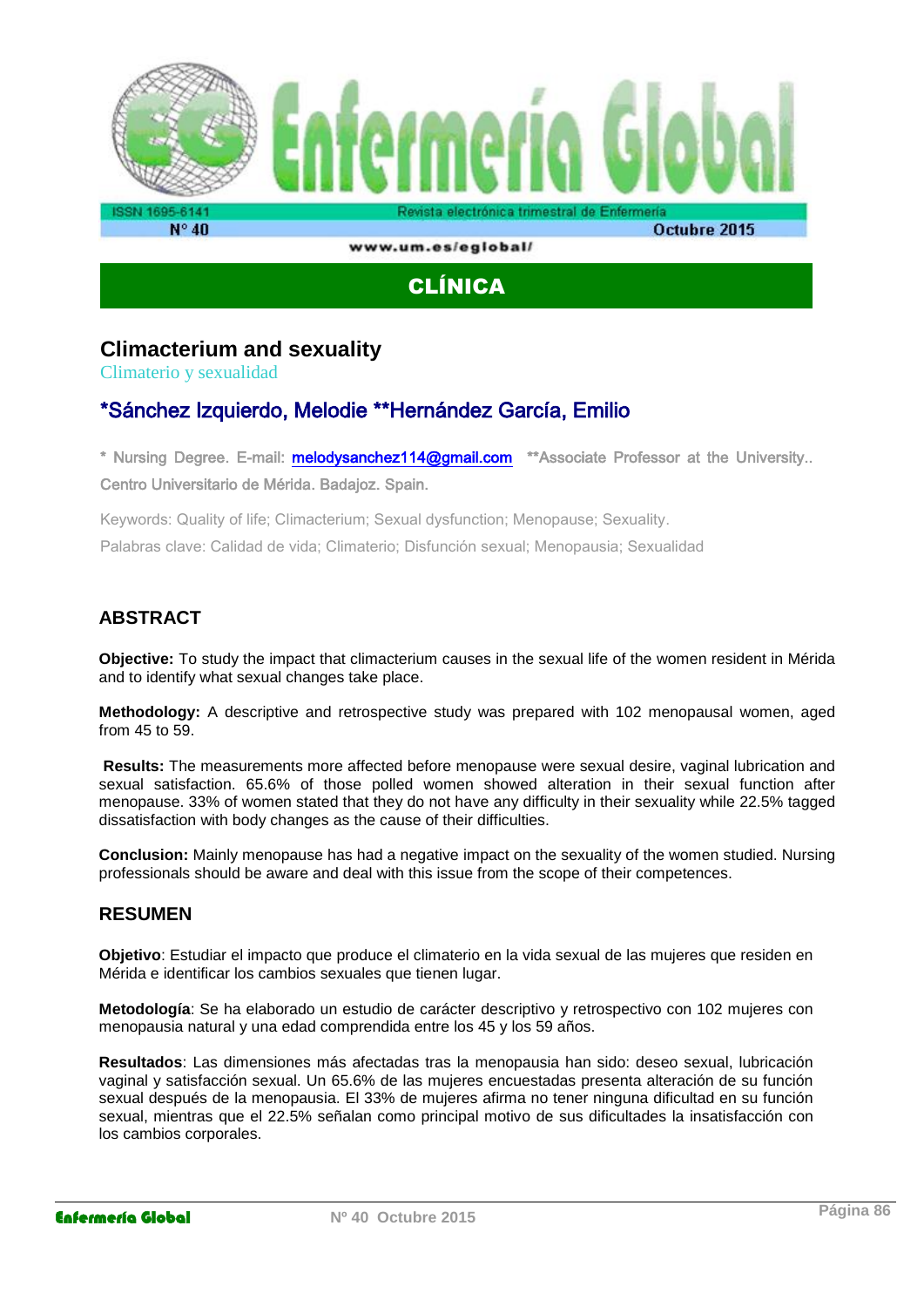**Conclusión**: Mayoritariamente la menopausia ha generado un impacto negativo en la sexualidad de las mujeres que han participado en el estudio. El profesional de enfermería debería tomar conciencia y abordar este problema desde el ámbito de sus competencias.

#### **INTRODUCTION**

The menopause is a turning point for many women due to it marks the end of their reproductive years but not of their sexuality, and this influences the quality of life and so is an important element of their life and health  $(1,2)$ .

In recent decades the interest in analyzing how women live their sexuality during climacterium has increased, largely due to the information from studies carried out on female population, which shown a prevalence of sexual dysfunction between 25 to 43 per cent in middle aged women  $(3,4)$ .

The research that connected disturbances on sexual life with menopause was first conducted by Dr. Hallstrom in 1977 and showed the existence of a decrease in sexual desire, sexual desire and the frequency of intercourse for women. Years later, in 1993 Rosen et al. developed a similar research and they also found a decrease in sexual desire as well as more difficulties to reach orgasm and increased dyspareunia in menopausal and post-menopausal women  $^{(3)}$ .

Nowadays it has been contemplated that the physical, psychological and social changes that can appear at this point are responsible for the possible disorders of sexual function<sup>(5,6)</sup>.

The progressive increase in life expectancy in our country has caused that for an important number of years women remain in climacteric stage. Moreover, the incorporation of woman into the job market, the improvement of educational, public health and environmental conditions, the scientific and technological development and the socio-political changes which have taken place in recent decades here, have caused significant changes in women, their thinking, way of life and perception of sexuality  $(4,7)$ . Despite that, carelessness of many menopausal women about the sexual symptoms they have drives to a weak social pressure into the public health for new solutions of these issues. Hence the importance for the professional nurse to alert, to detect and to promote ways of life that lessen the incidence rate of sexual female dysfunction by an appropriate valuation of the sexuality pattern through the daily work.

This study has been developed with the aim of analyzing the impact that menopause causes in the sexual life of the women who reside in the area of Mérida (Badajoz), identifying the sexual changes during this stage.

#### **METHODS**

#### **Design of the research**

We conducted a descriptive and retrospective study.

#### **Location**

The data collection was performed in Mérida, during the first quarter of 2014.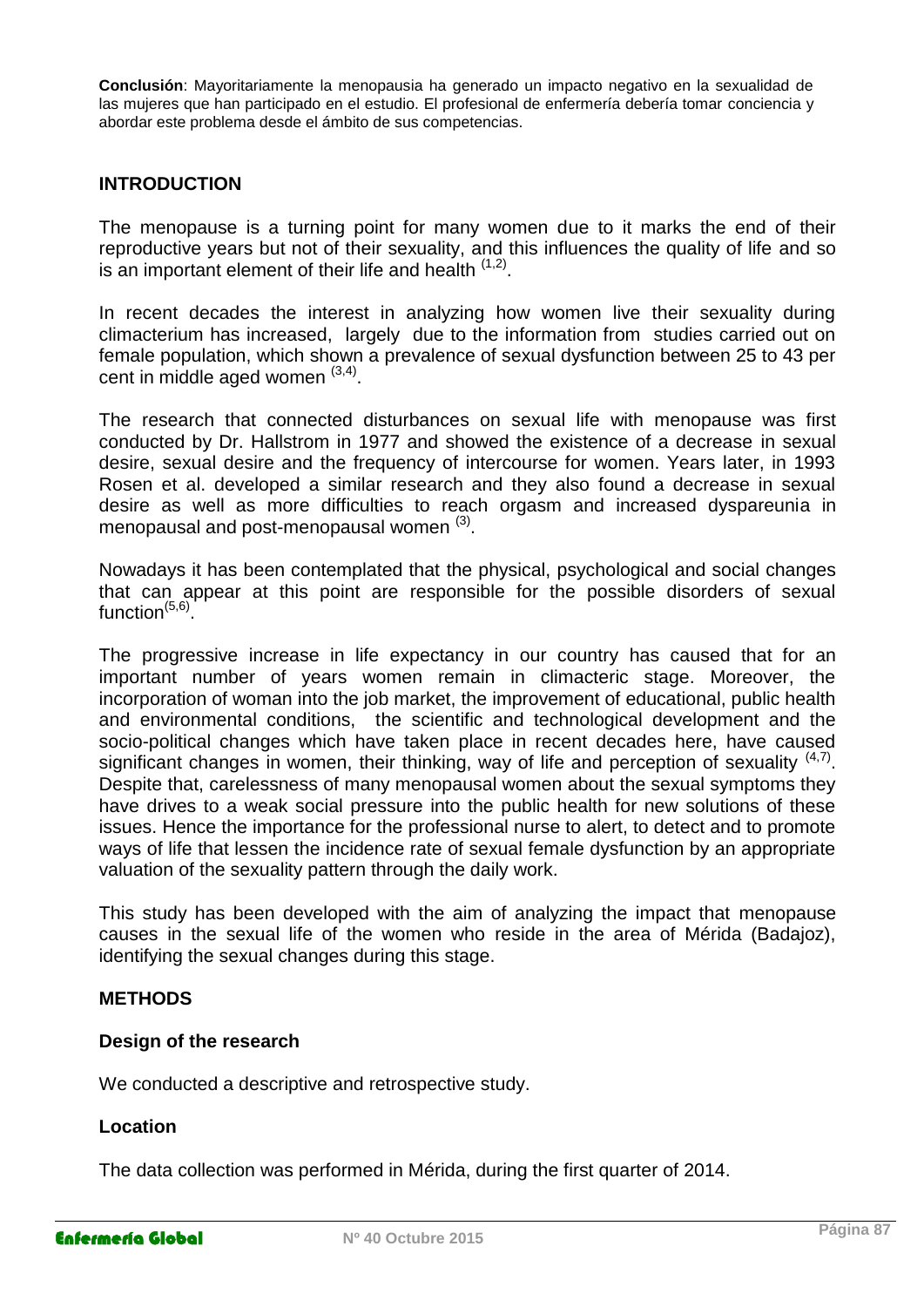## **Population**

The target population of this research was constituted of menopausal women that come to Hospital of Mérida, Centro de Salud Urbano I, II and III, or belonging to the women's association Malvaluna and the Asociación de Mujeres Progresistas de Mérida.

We kept the following inclusion criteria: healthy women living in the area of Mérida, aged from 45 to 59, without menstruation in the 12 months prior to the performance of the questionnaire; we excluded those women with menorrhea due to non-physiological menopause causes.

As exclusion criteria we set women with surgical menopause, physical or psychic disabilities, gynecological diseases which affect the sexual function or those who consumed medicines that affect sexuality (antidepressants, benzodiazepines, fenotiazinas, beta blokers) and also women who did not consent to participate in the research.

#### **Data source**

Data were collected through the standard questionnaire IFSF, which was first developed by Rosen and validated in Spanish by Blumel et al  $^{(8)}$ . IFSF consists of 19 questions grouped in six domains: desire, arouse, lubrication, orgasm, satisfaction and pain. Each question has 5 or 6 answer alternatives, with an appraisal on a scale from 0 to 5 points. The scoring of each domain is multiplied by a prescribed factor and the final result is the sum of these quantities.

An enlargement of IFSF was made by adding 19 questions of our own designed in order to get the planned aims of this research. The questions of IFSF and some of the enlargement assess the answers before and after menopause so we can evaluate the impact produced with its appearance. The extended questionnaire was validated in a first step.

The dimensions finally used were: desire and arousal, vaginal lubrication, orgasm, sexual satisfaction, pain, self-perception of body image, importance of sexuality for women, frequency in emotional-sexual relationships, causes that women attributed to their sexual difficulties and positive aspects that menopause brings.

#### **Limitations**

We did not get a real random sample (since we lacked a proper sampling frame) so the results cannot be generalized statistically to the whole population.

The authors are aware of the sensitive subject of this research and the fact that it is only based on (anonymous) questionnaires, so biases and other weaknesses are possible.

#### **Statistical analysis**

Obtained data were stored in a spreadsheet (Microsoft Excel 2010). For analysis we used R software, version  $3.0.2$   $^{(9)}$ . We utilized both descriptive (counts, percentages, etc.), graphic and inference techniques (10-12,13); in particular the following statistical tests were used: McNemar test, Stuart-Maxwell test, Student's t test and Spearman's correlation coefficient.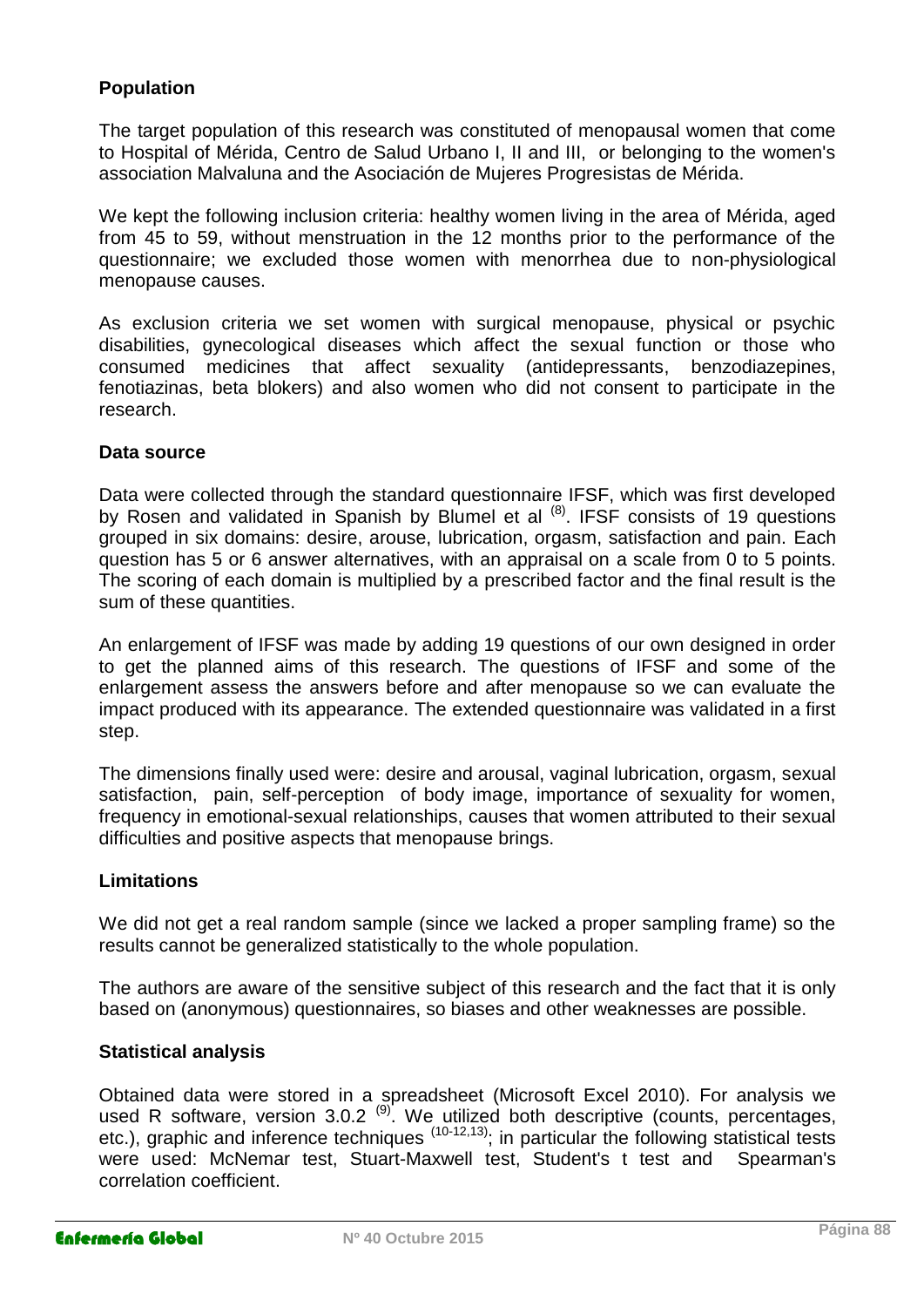#### **RESULTS**

#### **Sample description**

Initially we handed over questionnaires to 136 women ruling the inclusion criteria, of which 34 refused to participate. Thereupon 102 questionnaires were filled, of which 88 fully completed. The lack of response in them was very small (less than 0.5% of items), what it is very remarkable in this kind of study.

The average age of those polled was 53.33 years (s.d.  $= 3.25$ ). The average time without menstruation was 4.1 years (s.d.  $= 2.5$ ). 82.4% of the women were in stable relationship at the time of the survey and 92.2% of women had children.

#### **Analysis of the variations from the IFSF scores**

**Table I** lists, for the different domains of the questionnaire, the mean scores before and after menopause, the test statistic (Student's t), the p-values and the 95% confidence intervals for difference of means before and after.

According to IFSF rules, the higher score, the better sexuality. After menopause the average scores of the six domains have decreased. The overall average also decreased in more than 7 points after menopause. The domains that have been more disrupted were lubrication, pain and sexual satisfaction.

We must take into account that mean values lower than 26.55 indicates sexual dysfunction <sup>(14)</sup>. Before menopause there were 18 women (18.2%) below this value, while there are 63 (65.6%) after. Of those women with an IFSF value higher than 26.55 before menopause, 48 (60%) decreased their value after. Only one woman (6.3%) with a lower value before showed a higher value after.

|              | Mean   | Mean   | <b>Difference</b> | СI<br>(95%)   | Test statistic | P- value   |
|--------------|--------|--------|-------------------|---------------|----------------|------------|
|              | before | after  | of means          | difference    |                |            |
|              | (s.d.) | (s.d.) |                   | of means      |                |            |
| Desire       | 4.35   | 3.22   | 1.14              | $0.94 - 1.33$ | 11.44 (101)    | < 0.000001 |
|              | (1.03) | (1.13) | (1.00)            |               |                |            |
| Arousal      | 4.82   | 3.68   | 1.14              | $0.90 - 1.38$ | 9.49(100)      | < 0.000001 |
|              | (1.17) | (1.54) | (1.21)            |               |                |            |
| Lubrication  | 5.31   | 3.66   | 1.65              | 1.35-1.95     | 10.9 (100)     | < 0.000001 |
|              | (1.27) | (1.58) | (1.52)            |               |                |            |
| Orgasm       | 5.36   | 4.20   | 1.16              | $0.88 - 1.94$ | 8.19(100)      | < 0.000001 |
|              | (0.91) | (1.66) | (1.42)            |               |                |            |
| Satisfaction | 5.10   | 3.87   | 1.24              | $0.95 - 1.53$ | 8.43 (98)      | < 0.000001 |
|              | (1.37) | (1.74) | (1.46)            |               |                |            |
| Pain         | 5.42   | 4.04   | 1.39              | 1.09-1.70     | 8.97 (100)     | < 0.000001 |
|              | (0.89) | (1.69) | (1.56)            |               |                |            |
| <b>TOTAL</b> | 30.44  | 22.78  | 7.7               | 6.32-9.08     | 11.06 (95)     | < 0.000001 |
|              | (5.45) | (7.93) | (6.82)            |               |                |            |
|              |        |        |                   | .             |                |            |

#### **Table I: Values of IFSF**

**Table II** shows the correlations, measured with the Spearman's coefficient, among the six IFSF variables. The first number corresponds to the value before menopause and the second one after. All the values are positive and significantly different from zero so these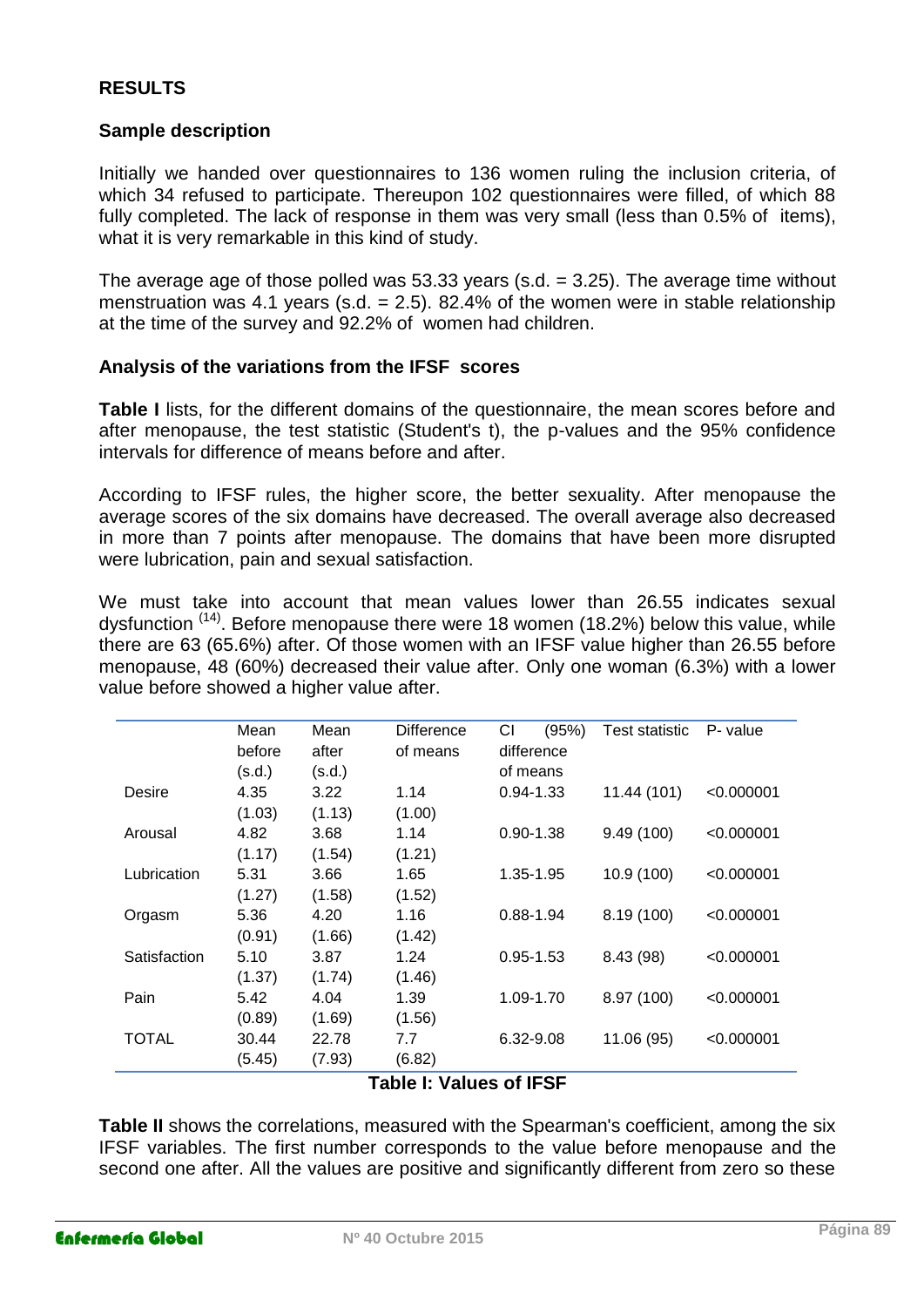variables are positively correlated. It highlights the correlation between lubrication and pain which goes to double.

Note: .601 means 0.601; etcetera.

| Desire<br>Arousal<br>Lubricatio | Arousa<br>.601/.72 | Lubricatió<br>.433/.666<br>.524/.804 | Orgasn<br>:586/.63<br>.732/.81<br>.615/.75 | Satisfactic<br>.498/.498<br>.589/.697<br>.411/.584 | Pain<br>.459/.49<br>.553/.66<br>.390/0.72 |
|---------------------------------|--------------------|--------------------------------------|--------------------------------------------|----------------------------------------------------|-------------------------------------------|
| Orgasm                          |                    |                                      |                                            | .669/.686                                          | .509/.69                                  |
| Satisfactic                     |                    |                                      |                                            |                                                    | .354/.54                                  |

**Table II: Correlation among the dimensions of IFSF**

#### **Frequency of affective-sexual relationships**

We used the Stuart-Maxwell test to assess if the frequency with those polled engaged affective-sexual relationships had changed with menopause. This test shows that in general this kind of relationships has decreased with menopause (test statistic  $= 24.0$ , p<0.00001). In **Table III** we can see the percentages of the answers before and after menopause.

Furthermore we have also found that 62.4% of polled women answered that they would like to engage more affective-sexual relationships as kisses, caresses, hugs and so on.

|                         | Percentages before | Percentages after |
|-------------------------|--------------------|-------------------|
| Never or hardly ever    | 2.1%               | $6.7\%$           |
| Sporadically            | 22.7%              | 38.2%             |
| Many times              | 51.5%              | 39.3%             |
| Always or almost always | 23.7%              | 15.8%             |

#### **Table III: Frequency of affective-sexual relationships**

#### **Relevance of sexuality**

The McNemar test was used to assess whether the relevance that woman gives to sexuality changes with the menopause. This test shows that effectively it happens (test statistic = 29.03, p<0.00001). In **Figure 1** we can observe this change. We must point out that our interest was not estimate the percentage of women for whom sexuality was important before the menopause and after, but those who had changed their mind with the menopause hence these values capture the impact that menopause caused in the assessment they give to sexuality. Of those women that thought about sexuality as a relevant aspect of life, before menopause 34.4% changed their minds.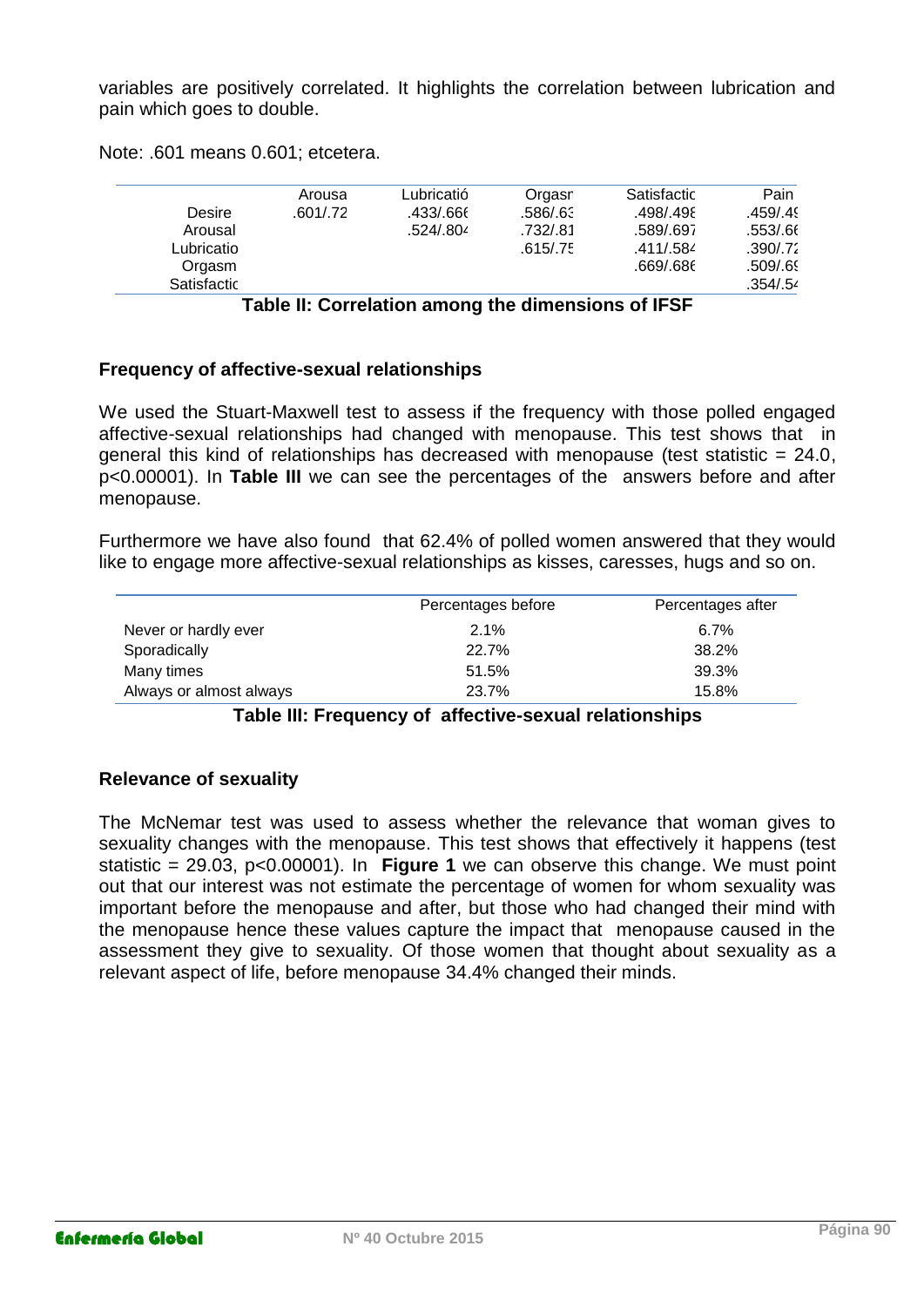

**Figure 1: Importance of sexuality**

## **Rejection to engage in sexual activity**

We also contrasted with the McNemar test whether the fact of experiencing unpleasant sensations changed with menopause (test statistic = 32.23, p<0.00001). This test shows that menopause has produced a significant impact on that aspect.

Of all women without unpleasant sensations in their sexual relations before menopause, 40.4% affirmed that the opposite was the case after. This group mentioned as causes lack of lubrication, desire and sexual desire, as well as lack of satisfaction.

58.4% of the studied women said they felt discomfort with their physical appearance before the menopause and 27.6% claimed that this discomfort negatively impacted on their sexual relations.

#### **Causes of the difficulties in the sexual relations before menopause**

**Figure 2** shows the percentages of women which attribute their difficulties in sexual relations to the different reasons we have pointed out. The most mentioned aspect was physical alterations and the second one was other causes, among them economic and family difficulties and issues with their partner sexuality.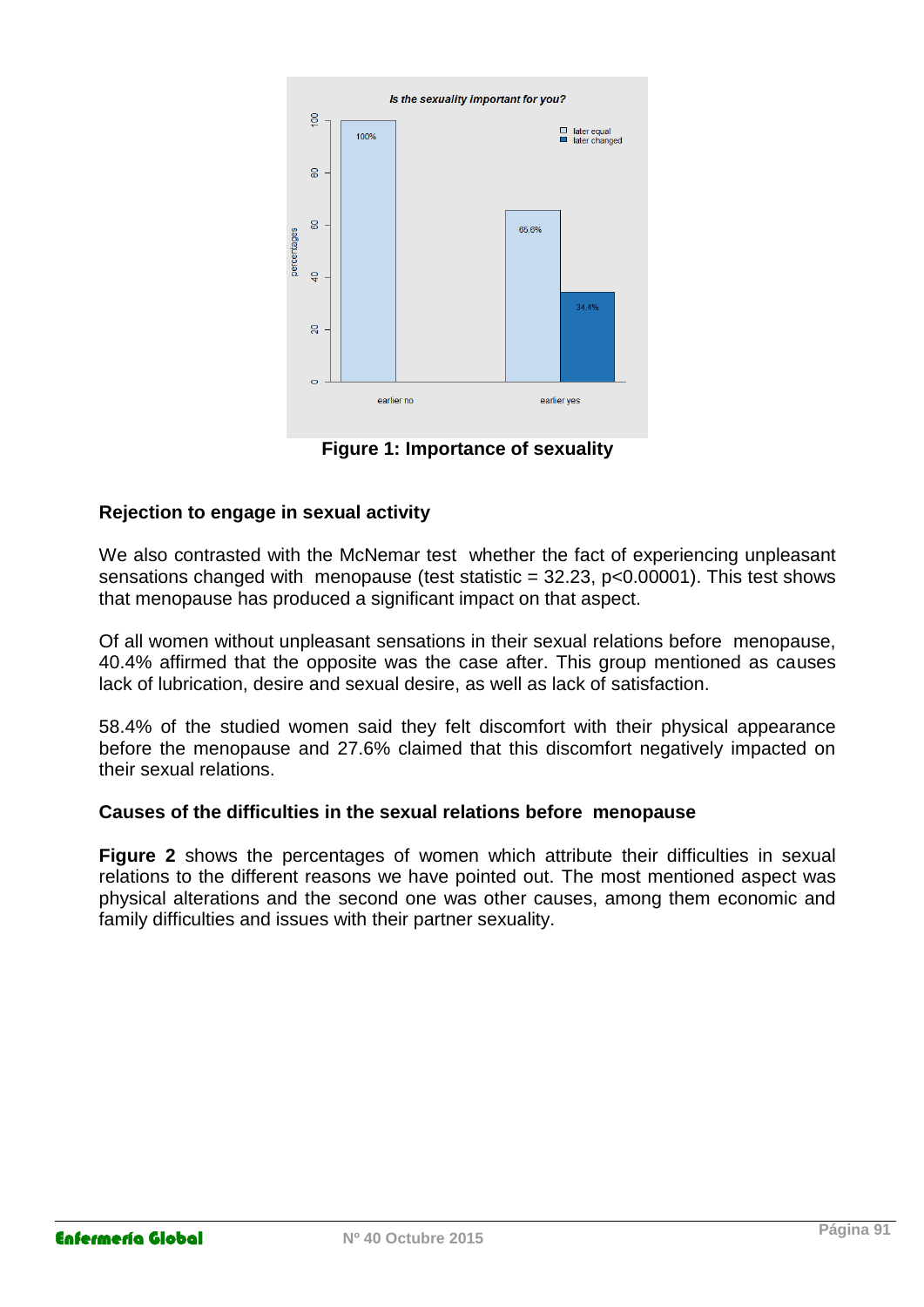

#### **Positive aspects of menopause**

More than half (51%) of the studied women stated that menopause brings positive aspects. 29.4% pointed out that they had a greater awareness of the necessity of health care; 15.7% that they needed to undertake new projects and 10.8% said a better social life.

## **DISCUSSION**

Currently sexuality is an important cornerstone in women's quality of life and it interrelates with physical, psychological and social welfare <sup>(6)</sup>. The negative changes involved in the female sexual function before menopause can generate frustration and provoke maladjustment and consequently low self-esteem or other issues.

In our study we have not found unexpected data, but with the obtained results we claim that female sexuality suffer changes as a consequence of climacterium and other kind of factors. As we pointed out in the previous section, and perhaps this is the most relevant part of our research, 60% of women without disorders in their sexual function before the menopause later they suffered them (changes in the other direction have only happened in 6.3% of studied women). In total, 65.6% of women had sexual dysfunction after menopause, outcome in consonance with the fact that 67% of women claimed they suffered from some difficulties in their sexual relations. This percentage is higher than the obtained by Monterrosa et al. (15) in a research carried out in South America in 2013, in which sexual dysfunction <sup>appears</sup> in 39% of women aged 40 to 55 years and increases to 56% in women aged 55 to 59 years. In other research conducted by Castelo et al.  $(2)$ indicates that 51% of women from 40 to 64 years present alterations in their sexuality. We must point out that this last result is not comparable with ours, since age groups are different.

Many women not only link sexuality and genitalia but also attach enough importance to a sexuality based on practices which involved affectivity and it is clear that they would like to increase this kind of affective relationships.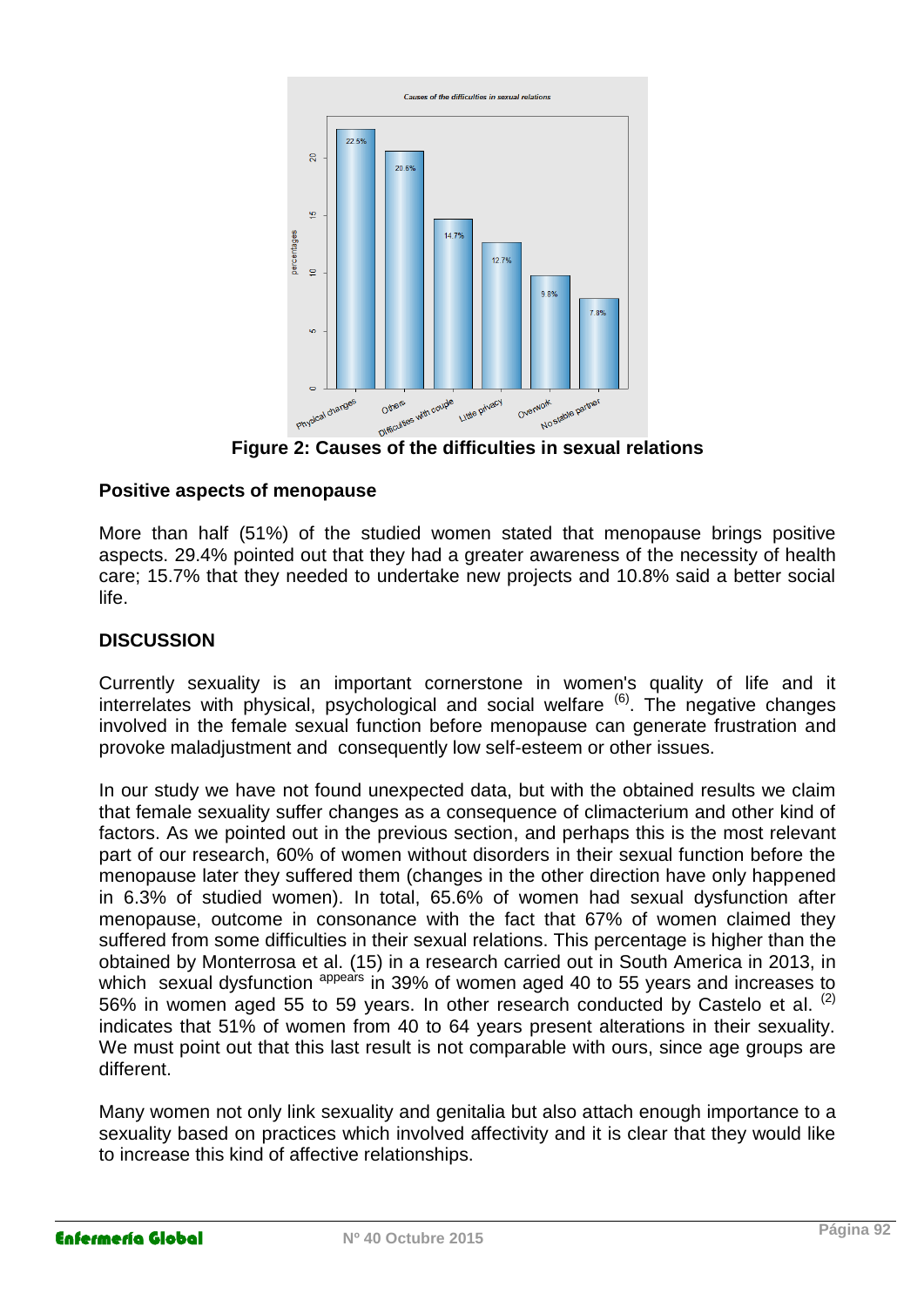The perception that woman has about her physical appearance is certainly a relevant factor when assessing her sexual function. 27.6% of women in our work recognized that this aspect affected their sexual relations. The research of Yanes Calderón y Chio Naranio<sup>(6)</sup> shows a lower percentage, about 10% of women claimed that their physical appearance is an obstacle for sexual intercourse. Woman gives importance to her figure and the changes befallen as a result of climacterium and age may cause a serious decrease in self-esteem and confidence which impacted negatively in her sexuality.

In our study, the reasons pointed out as causes of difficulties in sexual relations by women seem to agree with those indicated in the research of Yanes Calderon y Chio Naranjo<sup>(6)</sup>: dissatisfaction with body changes, issues in the partnership, and lack of privacy.

## **CONCLUSIONS**

While we were carrying out our study we realized that empathy, communications skills and common sense were essential in order to facilitate the effective participation in a research about sexuality.

With our data we could state that climacterium causes a negative impact in the sex life of the women of Mérida. According to analysis, 60% of women without disorders in their sexual function before menopause later they suffered them. Vaginal lubrication, sexual satisfaction and pain in sexual intercourse are the IFSF domains which have been mostly modified.

We have also found some positive aspects: a small but important percentage of women before menopause achieved to be aware of the importance of health care, even some of them improved their social lives. Moreover, 65.6% of the women before the menopause continue to believe that sexuality is an important element in their lives.

Although menopause seems to cause a mostly negative impact in the sexuality of the women we have studied, we think that there are several factors not considered in our study as the socioeconomic status, the health of the partner, the family situation and so on which could have a relevant importance in the sexuality of women before menopause and we should take into account in a future research.

Finally, we are convinced that it should be very appropriate that professional nurse develop prevention techniques through educational programs and they participate in therapeutic decision-making for fighting against the sexual issues that happens in this stage of woman life, always keeping in mind the importance of assessing that pattern in an intimate and respectful environment.

#### **Adnowlegements**

We would like to thank M. Aurora Olea for advising this study and the anonymous reviewers for their useful comments.

#### **REFERENCES**

1. Rodríguez Ruiz N. Trastornos sexuales en la menopausia. Clase de residentes 2012. Servicio de Obstetricia y Ginecología, Hospital Universitario Virgen de las Nieves de Granada [Internet]. 2012 [citado 9 Feb 2014]. Disponible en: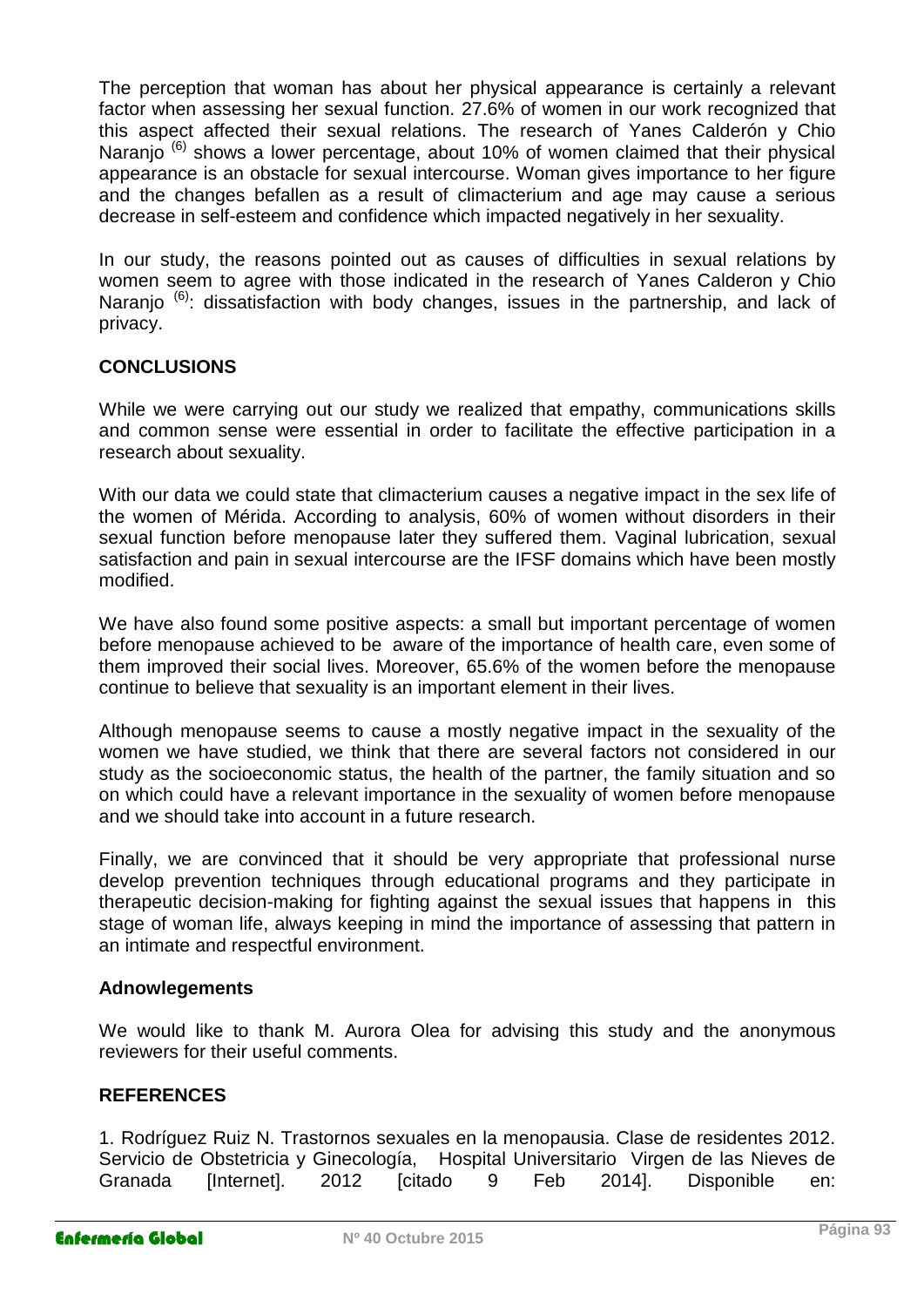[http://www.hvn.es/servicios\\_asistenciales/ginecologia\\_y\\_obstetricia/ficheros/actividad\\_docente\\_e](http://www.hvn.es/servicios_asistenciales/ginecologia_y_obstetricia/ficheros/actividad_docente_e_investigadora/clases_residentes/2012/clase2012_trastornos_sexuales_en_la_menopausia.pdf) investigadora/clases\_residentes/2012/clase2012\_trastornos\_sexuales\_en\_la\_menopausia.pdf.

2. Rossella Nappi E, Lachowsky M. Menopause and sexuality: Prevalence of symptoms and impact on quality of life. Maturitas [Internet]. 2009 [citado 23 Ene 2014]; 63(2). Disponible en: [http://www.maturitas.org/article/S0378-5122\(09\)00110-8/pdf](http://www.maturitas.org/article/S0378-5122(09)00110-8/pdf).

3.González T. Menopausia y Disfunción sexual [Internet]. 2002 [citado 20 Ene 2014]. Disponible en: <http://www.encolombia.com/medicina/menopausia/Meno10104-Menopausia.htm>.

4. Yabur Tarrazzi J.A, Aoun Soulie C, Briceño- Iragorry L. Calidad de vida relacionada con la salud en la mujer venezolana durante la perimenopausia y la posmenopausia. Colección Razzetti. Caracas: Ateproca [Internet]. 2010 [citado 15 Ene 2014]; 10. Disponible en:

[http://www.anm.org.ve/FTPANM/online/2010/Coleccion\\_razetti/Volumen10/14.%20Yabur%20J](http://www.anm.org.ve/FTPANM/online/2010/Coleccion_razetti/Volumen10/14.%20Yabur%20J%20%28493-550%29.pdf) [%20%28493-550%29.pdf](http://www.anm.org.ve/FTPANM/online/2010/Coleccion_razetti/Volumen10/14.%20Yabur%20J%20%28493-550%29.pdf).

5. Gómez Fernández M.A, Disfunción Sexual femenina en el climaterio. Matronas Prof. [Internet]. 2010 [citado 15 Ene 2014]; 11(3-4). Disponible en: [http://www.federacion](http://www.federacion-matronas.org/revista/matronas-profesion/sumarios/i/15237/173/disfuncion-sexual-femenina-en-el-climaterio)[matronas.org/revista/matronas-profesion/sumarios/i/15237/173/disfuncion-sexual-femenina-en-el](http://www.federacion-matronas.org/revista/matronas-profesion/sumarios/i/15237/173/disfuncion-sexual-femenina-en-el-climaterio)[climaterio](http://www.federacion-matronas.org/revista/matronas-profesion/sumarios/i/15237/173/disfuncion-sexual-femenina-en-el-climaterio).

6. Yanes Calderón M, Chio Naranjo I. Climaterio y sexualidad: su repercusión en la calidad de vida de la mujer de edad mediana. Rev Cubana Med Gen Integr. [Internet]. 2008 [citado 7 Ene 2014]; 24(2). Disponible en: [http://scielo.sld.cu/scielo.php?script=sci\\_arttext&pid=S0864-21252008000200005](http://scielo.sld.cu/scielo.php?script=sci_arttext&pid=S0864-21252008000200005)

7. Paredes Pérez N. Diagnóstico de disfunción sexual femenina en el climaterio durante la consulta externa. Rev Horiz Med. [Internet]. 2012 [citado 28 Ene 2014]; 12(2). Disponible en: www.**med**icina.usmp.edu.pe/**horizonte**[/2012\\_II/Art5\\_Vol12\\_N2.pdf](http://www.medicina.usmp.edu.pe/horizonte/2012_II/Art5_Vol12_N2.pdf).

8. Rosen R, Brown C, Heiman J, Leiblum S, Meston C, Shabsigh R et al. The Female Sexual Function Index (FSFI): A multidimensional self-report instrument for the assessment of female sexual function. J Sex Marital Ther. [Internet]. 2000 [citado 13 Feb 2014]; 26. Disponible en: <http://www.tandfonline.com/doi/pdf/10.1080/009262300278597>.

9. R Core Team. R: A language and environment for statistical computing. R Foundation for Statistical Computing. Vienna, Austria [Internet]. 2013 [citado 10 Ene 2014] Disponible en: <http://www.r-project.org/>.

10. Álvarez Cáceres R. Estadística Aplicada a las Ciencias de la Salud. Madrid: Díaz de Santos; 2007.

11. Crawley M. J. The R-Book. 2nd ed. Chichester, Reino Unido: John Wiley & sons; 2013.

12. García Nogales A. Elementos de Bioestadística. Servicio de publicaciones UEX. 2011.

13. Sheskin, D.J. Handbook of Parametric and Nonparametric Statistical Procedures. 3rd Edition. Chapman-Hall/CRC; 2004

14. Figueroa R, Jara D, Fuenzalida A, Del Prado M, Flores D, Blumel J. Prevalencia de disfunción sexual en mujeres climatéricas. Rev Méd Chile [Internet]. 2009 [citado 3 Feb 2014]; 137. Disponible en: [http://www.scielo.cl/scielo.php?pid=S0034-](http://www.scielo.cl/scielo.php?pid=S0034-98872009000300004&script=sci_arttext) [98872009000300004&script=sci\\_arttext](http://www.scielo.cl/scielo.php?pid=S0034-98872009000300004&script=sci_arttext).

15. Monterrosa-Castro A, Márquez-Vega J, Arteta-Acosta C. Disfunción sexual en mujeres climatéricas afrodescendientes del Caribe Colombiano. Iatreia [Internet]. 2013 [citado 28 Ene 2014] 27(1). Disponible en: <http://redalyc.org/articulo.oa?id=180529791004>

Received: December 15, 2014; Accepted: February 9, 2015